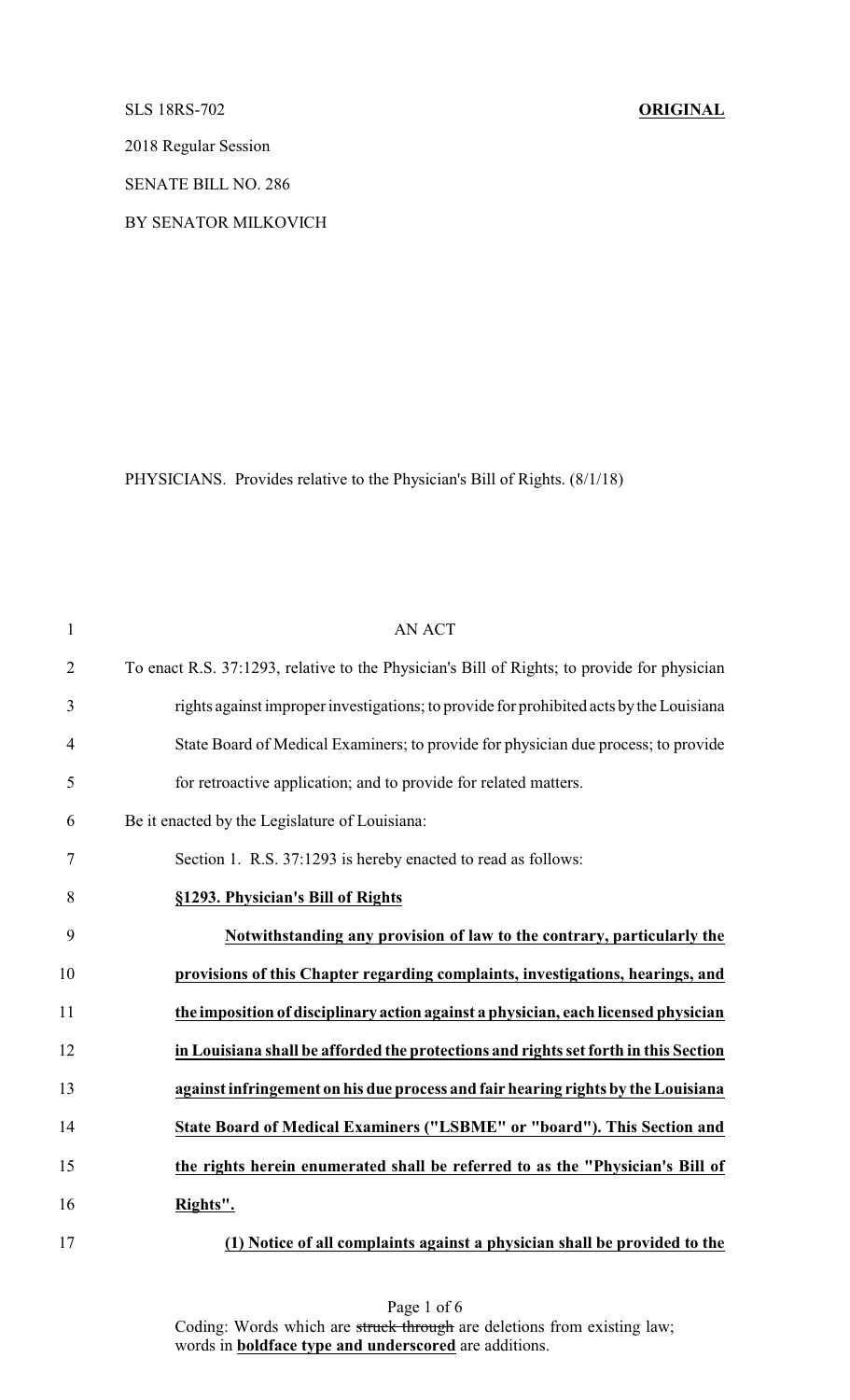| $\mathbf{1}$   | physician in writing within ten days of receipt of the complaint by the board.     |
|----------------|------------------------------------------------------------------------------------|
| $\overline{2}$ | The notice required in this Paragraph shall include the name of the person who     |
| 3              | made the complaint against the physician, including the name of an LSBME           |
| $\overline{4}$ | board or staff member if he is the individual that originated the complaint,       |
| 5              | along with a detailed description of the complaint sufficient that the physician   |
| 6              | has a clear understanding of the accusation being made against him and by          |
| 7              | whom.                                                                              |
| 8              | (2) In the course of an investigation the physician shall have the right to        |
| 9              | be fairly investigated and if an investigator is alleged to be biased, hostile, or |
| 10             | unfair to the physician, the physician shall have the right to request that the    |
| 11             | executive director remove and disqualify the investigator from further             |
| 12             | participation in any investigation involving the physician. If the executive       |
| 13             | director declines to recuse the investigator, the physician shall have a right to  |
| 14             | make a written motion for recusal and an evidentiary hearing thereon.              |
| 15             | (3) A board investigator shall have no communication regarding the                 |
| 16             | investigation with the executive director or any member of the board unless the    |
| 17             | physician that is subject to the complaint is present.                             |
| 18             | (4) When the investigator believes that there is a basis for prosecution or        |
| 19             | disciplinary action against the physician, his conclusion shall be issued in       |
| 20             | writing, along with supporting evidence, as a recommendation to the executive      |
| 21             | director. His recommendation shall not be provided to any member of the            |
| 22             | board.                                                                             |
| 23             | (5) The decision to proceed with prosecution or disciplinary action shall          |
| 24             | be that of the executive director.                                                 |
| 25             | (6) Board members shall take an oath to refrain from any and all                   |
| 26             | communication with the investigator, witnesses, prosecutors, or the executive      |
| 27             | director regarding a complaint. It shall be cause for dismissal of a case against  |
| 28             | a physician if there are ex parte communications by any board member               |
| 29             | regarding the facts of an investigation prior to or during a hearing on the        |

Page 2 of 6 Coding: Words which are struck through are deletions from existing law; words in **boldface type and underscored** are additions.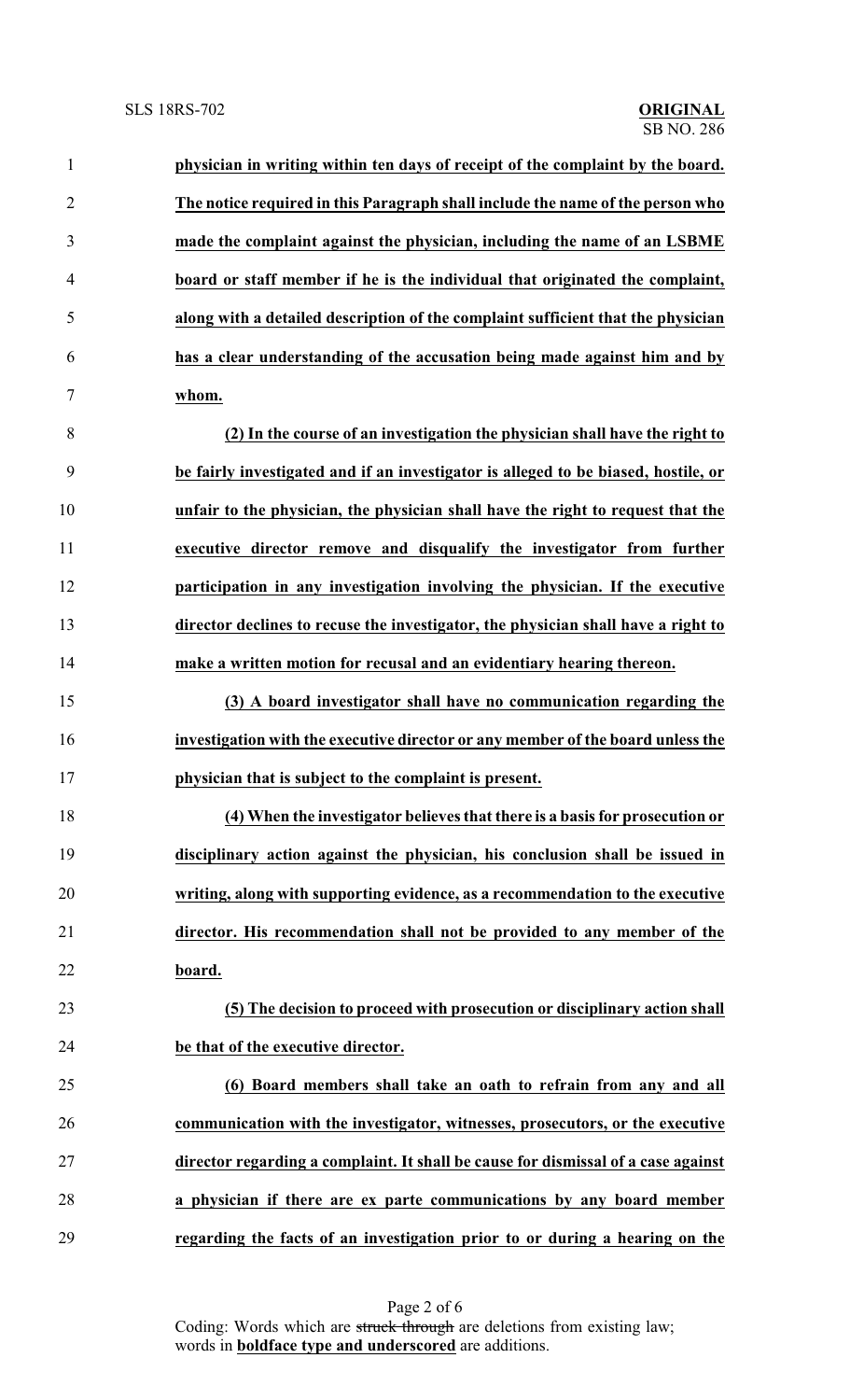| $\mathbf{1}$   | matter.                                                                           |
|----------------|-----------------------------------------------------------------------------------|
| $\overline{2}$ | (7) If the board utilizes an independent judge or adjudicator for any             |
| 3              | hearing, he shall be independently selected and shall have no prior information   |
| 4              | regarding the nature of the complaint or economic bias to rule for or against the |
| 5              | physician or the board.                                                           |
| 6              | (8) Communication between the investigator, executive director, and               |
| 7              | person prosecuting the case shall be on the record at a hearing or in written     |
| 8              | form furnished to the physician contemporaneously with any information            |
| 9              | provided to the executive director.                                               |
| 10             | (9) All files of the board regarding a complaint, investigation, and              |
| 11             | disciplinary action shall be made available to the physician through full         |
| 12             | discovery and shall be disclosed to the physician upon request. The physician     |
| 13             | may issue interrogatories or discovery requests to the investigator, executive    |
| 14             | director, or any board member, who shall be compelled to respond as provided      |
| 15             | for in the Code of Civil Procedure. The physician shall have the right to depose  |
| 16             | the investigator or investigators of the complaint against him as provided for in |
| 17             | the Code of Civil Procedure, subject to objections thereunder. Any potentially    |
| 18             | exculpatory evidence shall be disclosed to the physician whether or not           |
| 19             | requested or whether or not reduced to recorded or documentary form.              |
| 20             | (10) All relevant facts gathered in an investigation of a physician shall be      |
| 21             | noted in the record or file of the case and no separate file shall be maintained. |
| 22             | Any violation of this Paragraph by an investigator shall be grounds for           |
| 23             | dismissal or reversal of any adverse findings made and may be grounds for the     |
| 24             | termination of the investigator.                                                  |
| 25             | (11) No anonymous hearsay testimony shall be allowed in any hearing.              |
| 26             | The physician who is the subject of the action shall have the right to confront   |
| 27             | witnesses. No hearsay evidence may be admitted by an identified witness except    |
| 28             | that which is admissible pursuant to the Code of Civil Procedure and the Code     |
| 29             | of Evidence regarding hearsay evidence. Admission of previous statements of       |

Page 3 of 6 Coding: Words which are struck through are deletions from existing law; words in **boldface type and underscored** are additions.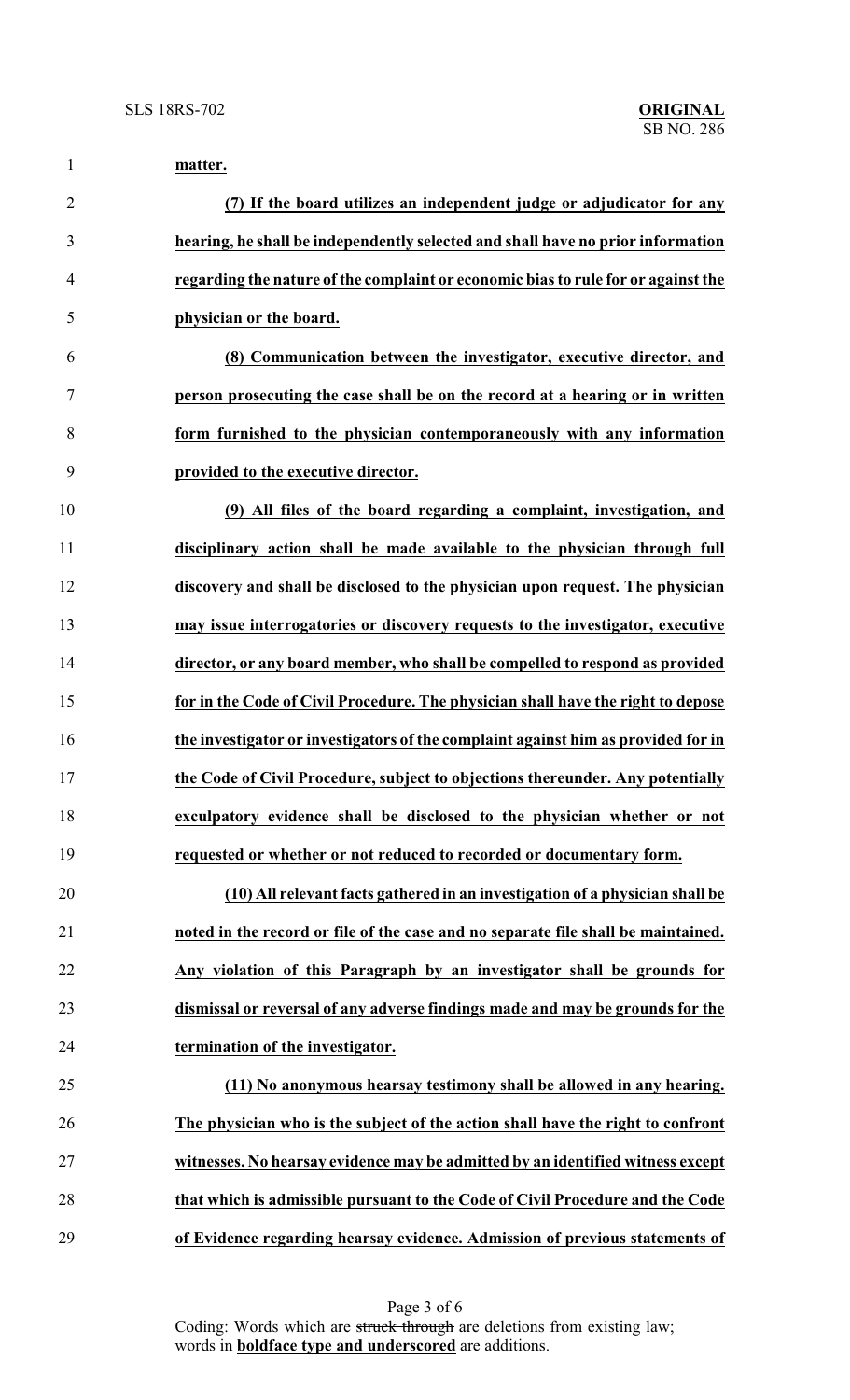| $\mathbf{1}$   | an absent witness or witnesses who are not available under a hearsay exception     |
|----------------|------------------------------------------------------------------------------------|
| $\overline{2}$ | shall not occur unless advance notice is given to the physician of the board's     |
| 3              | intent to use the hearsay in order for the physician to have an opportunity to     |
| $\overline{4}$ | rebut such statements.                                                             |
| 5              | (12) No order of suspension or termination of license shall be entered by          |
| 6              | the board without at least ten days notice before the effective date of the order  |
| 7              | and with an opportunity for the physician to be heard by the board or an           |
| 8              | administrative law judge. Ex parte communication with an administrative law        |
| 9              | judge shall be prohibited.                                                         |
| 10             | (13) If the board believes that the requirement of ten days notice set             |
| 11             | forth in Paragraph (12) of this Section will endanger the public, the board may    |
| 12             | seek an injunction pursuant to the Code of Civil Procedure for a temporary         |
| 13             | restraining order with a post-restraining order hearing to be set immediately      |
| 14             | thereafter.                                                                        |
| 15             | (14) No inquiry or investigation of a physician may continue for more              |
| 16             | than thirty days without notice issued to the physician to advise him that he is   |
| 17             | still under investigation.                                                         |
| 18             | (15) Once an investigation or inquiry, preliminary or not, is initiated,           |
| 19             | unless the case is closed, the physician shall have an absolute right to meet with |
| 20             | the investigator and the chief investigator who shall receive any rebuttal         |
| 21             | information provided by the physician. Any rebuttal evidence so received shall     |
| 22             | be noted by investigators and made available to the executive director prior to    |
| 23             | any further action being taken. Any meeting between the physician and              |
| 24             | investigator for the board shall be recorded. If the physician objects to the      |
| 25             | outcome of the meeting, he shall have the right to meet with the executive         |
| 26             | director and board attorney.                                                       |
| 27             | (16) The physician may be accompanied by an attorney at any meeting                |
| 28             | with the investigator, chief investigator, executive director, or board member.    |
| 29             | No board staff person or member shall refuse to meet with a physician because      |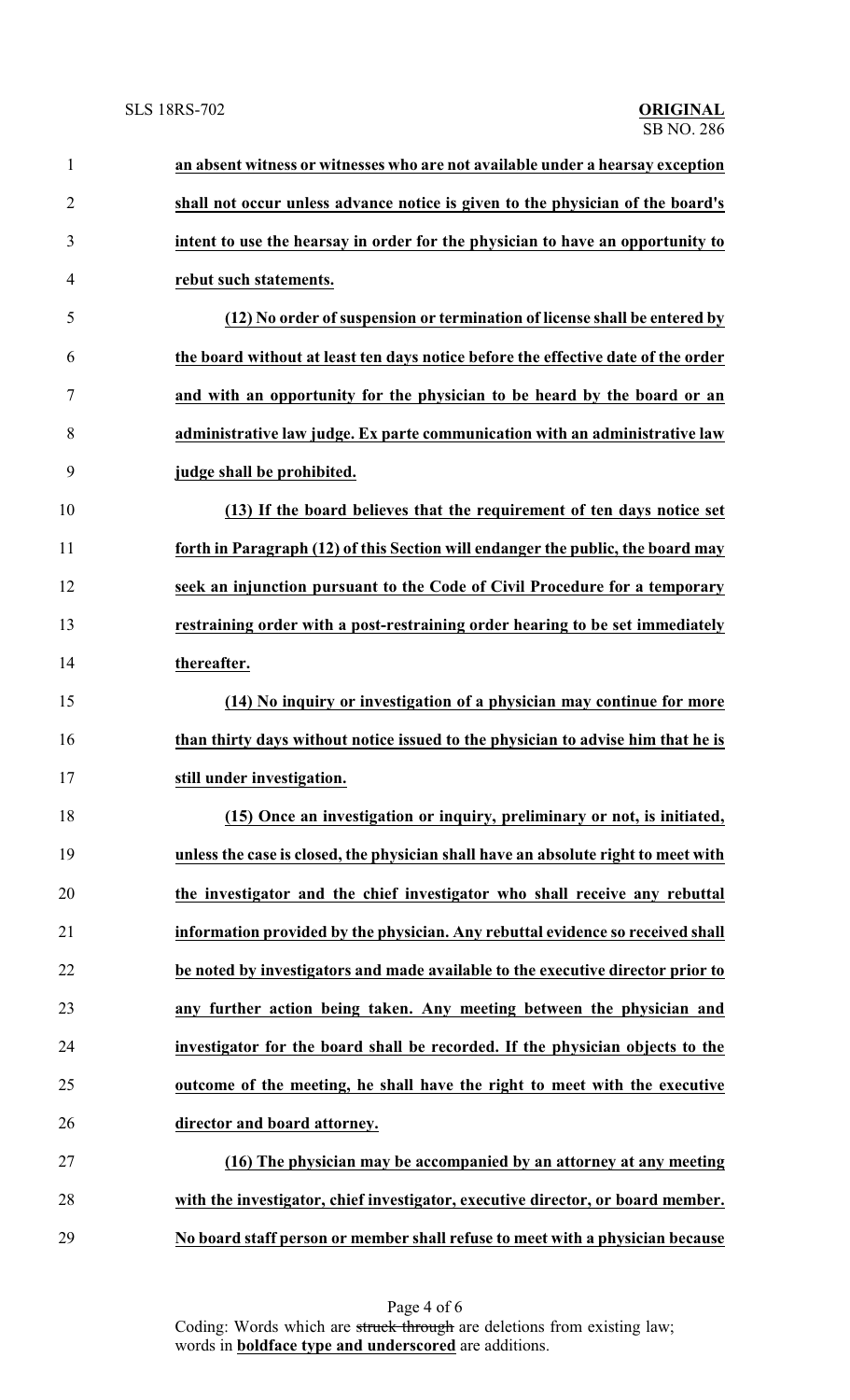| $\mathbf{1}$   | his attorney is present. The physician may also be represented by an attorney                   |
|----------------|-------------------------------------------------------------------------------------------------|
| $\overline{2}$ | at any hearing before the board.                                                                |
| 3              | (17) Physicians shall have a right to a prompt hearing on all disciplinary                      |
| 4              | complaints.                                                                                     |
| 5              | (18) Physicians shall have the right to a de novo review in district court                      |
| 6              | of any action taken by the board.                                                               |
| 7              | (19) No contract provision in any contract with the board shall require                         |
| 8              | a physician to waive any legal or constitutional rights to have access to the                   |
| 9              | courts, due process, discovery, evidence, or any right established pursuant to                  |
| 10             | this Section.                                                                                   |
| 11             | (20) Notwithstanding any provision of the law to the contrary, including                        |
| 12             | R.S. 49:992, a physician subject to a hearing before the Louisiana State Board                  |
| 13             | of Medical Examiners shall have the right to have his case transferred to the                   |
| 14             | Division of Administrative Law and have his case tried before an independent                    |
| 15             | administrative law judge.                                                                       |
| 16             | Section 2. The provisions of this Act shall apply to any investigation that has                 |
| 17             | commenced prior to the effective date of the Act, continues after the effective date of the     |
| 18             | Act, and to any hearing conducted after the date of the Act based on an investigation that      |
| 19             | concluded prior to the effective date of the Act, affording any physician subject to regulation |
| 20             | by the Louisiana State Board of Medical Examiners retroactive application.                      |
|                |                                                                                                 |

The original instrument and the following digest, which constitutes no part of the legislative instrument, were prepared by Christine Arbo Peck.

DIGEST SB 286 Original 2018 Regular Session Milkovich

Proposed law enacts the Physician's Bill of Rights to provide for notice of complaints within 10 days of receipt by the Louisiana State Board of Medical Examiners (LSBME), including the name of the person making the complaint and identification of the LSBME staff member making the complaint if it originated with the board staff member. Proposed law requires the notice to the physician to include a detailed description of the complaint.

Proposed law provides an opportunity for the executive director to remove any investigator alleged to be biased, hostile, or unfair to the physician from an investigation upon request of the physician.

Proposed law prohibits the LSBME investigator fromhaving communications with the board

Page 5 of 6 Coding: Words which are struck through are deletions from existing law; words in **boldface type and underscored** are additions.